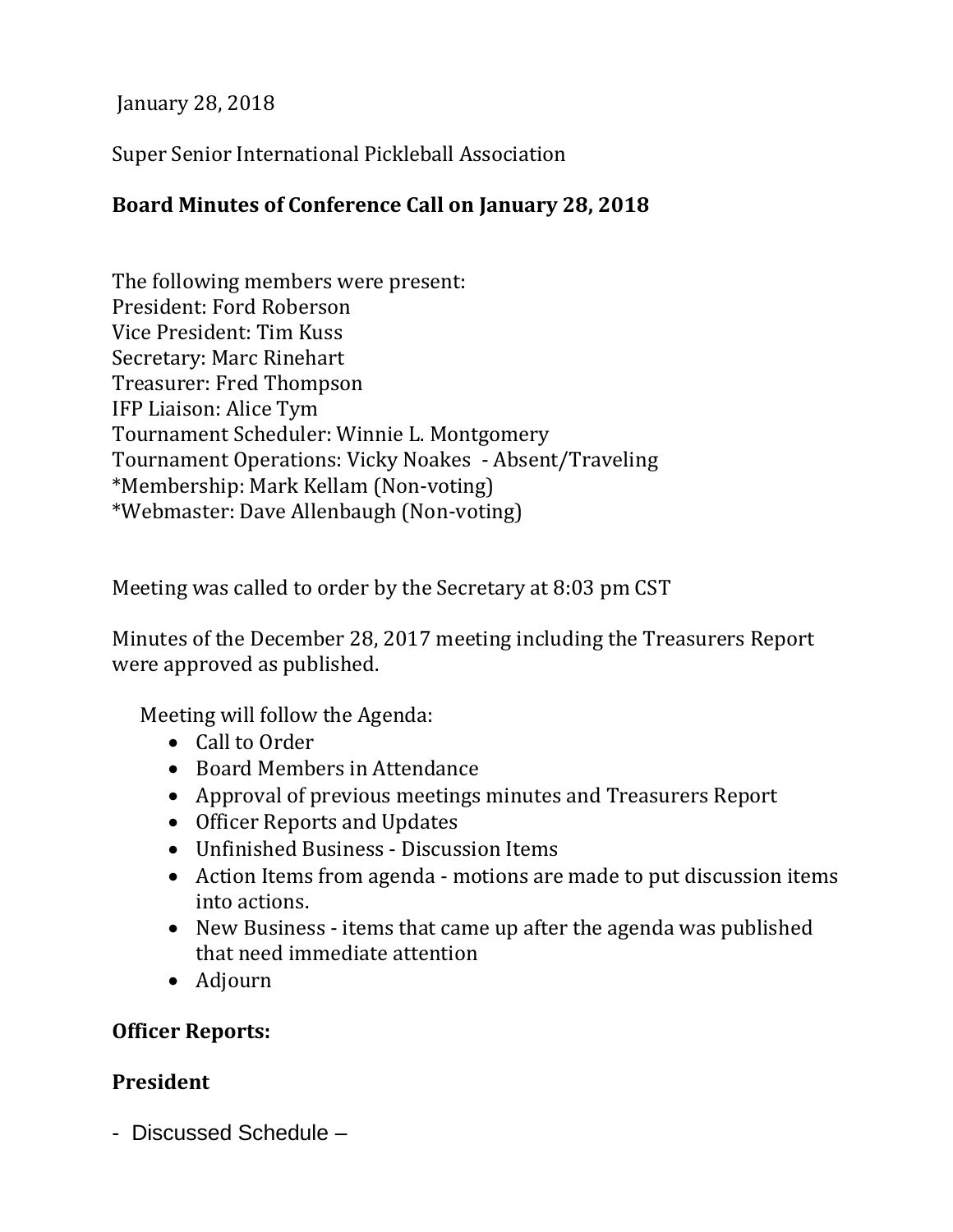- - England – concerned about this tournament with Clare – not much help from the Tournament Director – no promotion or coordination. Alice said Clare was working with Melissa to get it posted.

 - - Dominican Republic has filled out form but we have not posted. Awaiting more information and a suitable date in December 2018.

-- St. Jude still hasn't posted but now dates seem to be June 15-17, 2018. USAPA busy with other issues – National venue.

- Tournament Coverage - Regional Importance – updated Board coverage and all tournaments are now covered.

- Registration Numbers for all Arizona tournaments has been strong.

- Tournament Schedule Format – we changed the format for our East, West and Worlds to be: Men's Doubles/Women's Singles; Mixed Doubles and then Women's Doubles and Men's Singles. We need to suggest this 3 day format for other tournaments.

- Banners, Brochures, Pins - distribution schedule and methods. Need a better way to track who is sending items to TD's. Possibly a column on the spreadsheet as to who is doing it. Needs to do one mailing – Fred and Ford will work out the details.

- Tournament Travel Reimbursement Process - – the Board approved travel expense payments of Regional's and International- \$250.00 and \$150.00 to other tournaments. Total amount will be split by those who attend. These will be paid quarterly by the treasurer. Not paying for own tournaments or for Board to travel within their own State. No payments made to Jeff Stone or Melissa McCurley for assisting.

- Administration and Coverage for EAST – Peter and Ford, West – Ford and Jeff Stone, Worlds- Ford and Mark Depending on registrations for these we may be able to reimburse other Board members who attend and work the tournament.

- Update on compensating Staff positions as contract labor -\$150.00 a month starting in January 2018 for Webmaster, Membership Director, Support Coordinator, Finance Officer. These will be paid on a quarterly basis. Duties restated again for the record.

### **Contract Staff Position Responsibilities**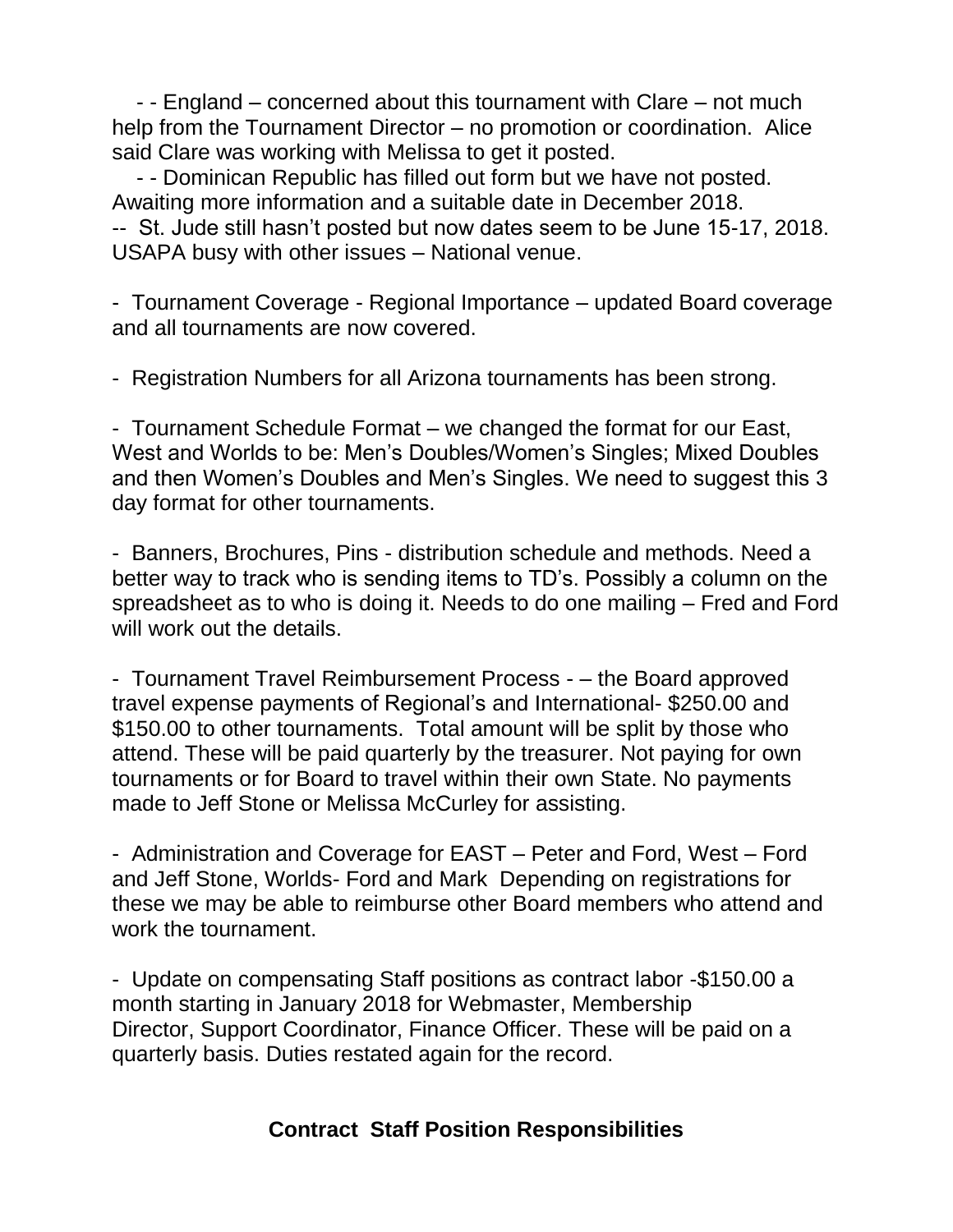**Mark Kellam - Membership Director/Tournament Scheduler** – Maintain membership records, member correspondence, membership renewals, edit and publish the newsletter, maintain/update the tournament schedule spreadsheet.

**Fred Thompson - Finance Officer** – Deposit income, pay bills, invoice tournaments, coordinate budget development, file forms, post monthly expenses to the spreadsheet, coordinate the online store with Pickleball Rocks.

**Dave Allenbaugh - Webmaster** – Develop and update the Website, make recommendations for website improvement, review content correctness, maintain website license.

**Marc Rinehart - Support Coordinator** – Maintain meeting minutes, maintain work list, collect agenda items and publish board agenda, produce and collect content for the newsletter.

**No Compensation - Ford Roberson - Executive Director** – Conduct and coordinate daily operations with the staff, maintain the strategic alliance agreement with USAPA, coordinate the operations of SSIPA tournaments, maintain relationships with tournament directors, provide recommendations to the board, evaluate the effectiveness of daily operations. Board meetings – staff will be a part of board meetings for

questions/answers, presentations and recommendations.

- Board Elections and annual board reorganization, officer elections. Board members rotate off - 2 in 2018, 2 in 2019 and 3 in 2020. Need to finalize concept – will need a lead time to get the procedures in place to brief the membership. Current Charter talks about October election with installment in January of each year. We will post these requirements in a February SSIPA Newsletter.

**Vice President: Update -** 2018 Colorado Pickleball Open – June 22-24, 2018 – 140 paid in 13 days being open. Possible exhibition with Scott Moore, Stephanie Lane and Enrique Ruiz.

### **Secretary:**

- Group Facebook page continues to grow at 1238 members 100 new since last month.
- We discussed By-Laws and nomination process for replacing and election of Board members. Secretary will send out the summary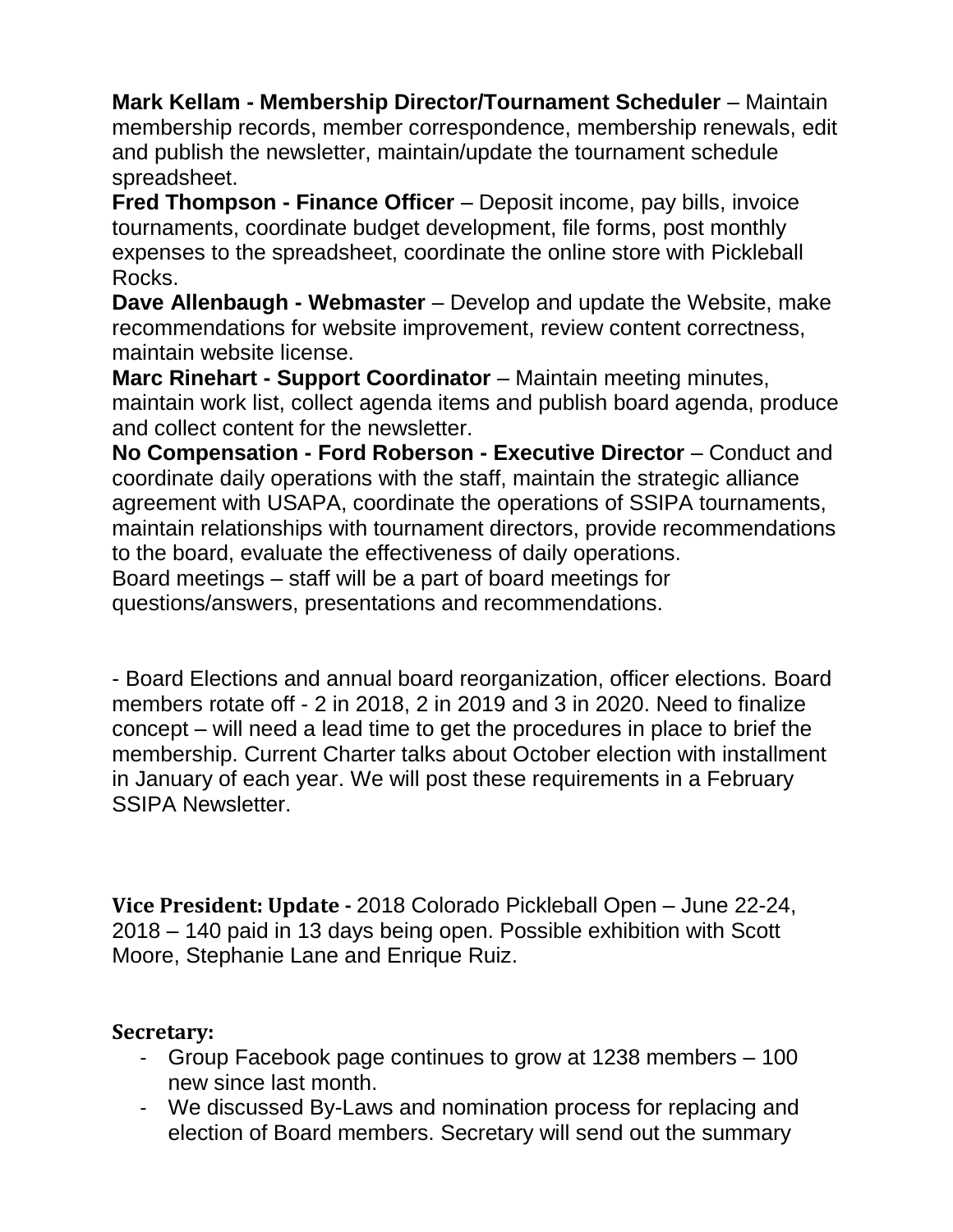again and solicit feedback on developing a logical, streamlined process that will be easy to follow and administer.

**Treasurer:** See Treasurers Report Below.

- Staff payments and travel reimbursement recommendation was made and approved under Presidents comments.
- Fred previously sent the January update on 2018 budget by OneDrive for Board Review.
- Treasurer researched our By-Laws and 501 c 3 requirements reference paying Contract positions - \$150.00 a month each - \$600.00 a month - \$7200.00 a year. It is legal and each will receive a 1099 for tax purposes – ok according to by-laws. Will be paid quarterly.
- May need a CPA in the future as accounting work load will increase.
- Update on Veteran pins (will be passed out on a trial basis Jan-Mar 2018 by SSIPA) – only handed out on mixed doubles day at Southwest Regional – Veteran Pin – some handed out – need better coordination with TD.

# **IFP Liaison: Alice**

- Mexico on February 9<sup>th</sup> looks good.
- England United Kingdom Open The Spitfire Cup don't understand why the TD is not responding.
- Kingston Chuck MacDonald and Applying for IFP. Strong leadership for Canada Regionals and direction of Pickleball Canada
- Dominican Republic needs more courts also applied for a IFP mid-December dates – Santo Domingo
- DR-China-Italy applying for IFP Membership
- Bainbridge Cup and direction of IFP nothing decided so far
- Mike Hess now wants a tournament in Italy more info later.

## **Tournament Coordinator: Winnie**

- No reports from Delaware, Michigan probably dead issues
- Winnie will attend Atlantic Regional to play and observe.
- Mid-America now up to 370 and 244 in the 60+ registrations.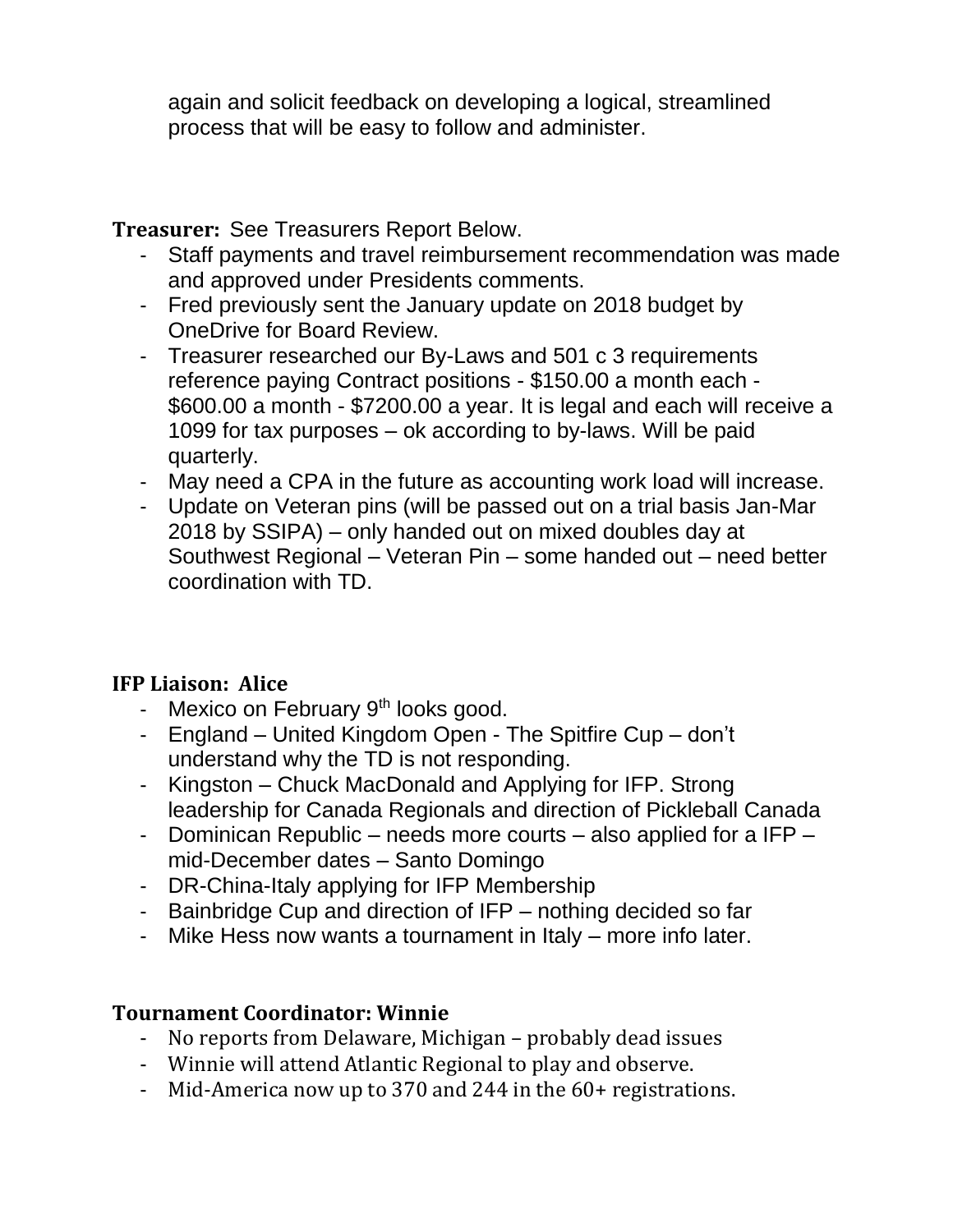## **Tournament Operations: Vicky (Absent)**

### **\*Membership – Mark Kellam** –

- Membership Software Package – waiting on cost quote from Memberleap. Monthly cost \$170 – \$190.00 a month. Some upfront cost – minimum of \$1800.00 for web site and custom conversion – all to be determined. Same program as used by USAPA and pt.com

- Discuss Purchase of 2 Laptops – 17" screens, 4 scanners, and 2 Printers, and wi-fi hotspot for tournament and administrative use. Board approved a max of \$4000.00 and spent \$3681.00

- 2018 tournaments are driving new memberships. We now have 1008 members. Our 1000<sup>th</sup> Member was Cynthia Beck, Mount Dora, Florida

- Top States
- a. Arizona 253
- b. Texas 133
- c. Colorado 81
- d. Florida 81
- e. California 72
- Mark discussed a grace period for renewals
	- a. Discussion on how long to hold membership open.
		- Expire Dec 2017 7, Jan 2018 15, Feb 2018 15
		- Above have been sent at least one email
	- b. Membership suggested a:
		- 30 days maximum
		- After 30 days:
			- 1. Mark as Inactive no 2018 points accumulated
			- 2. Remove from mailing lists
			- 3. If they sign up again, points start from signup date (same as new members)
- Board approved grace period as Mark suggested.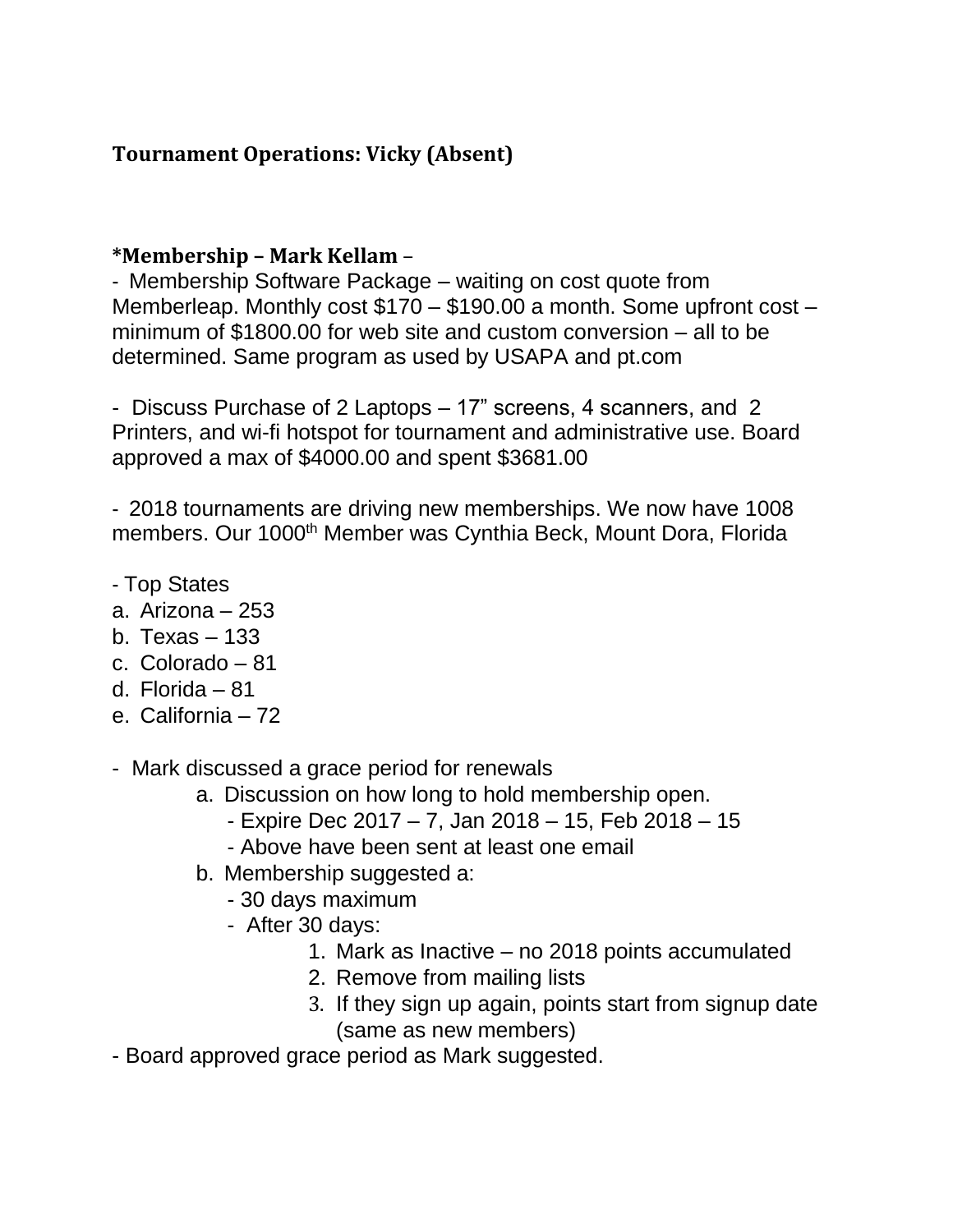#### **\*Webmaster – Dave Allenbaugh –**

- Invites comments from all Board members to improve content of the web page.

**Unfinished Business - Discussion Items - None**

**New Business - None**

**Meeting was adjourned at 9:26 pm CST.**

**The next meeting will be scheduled at a later date by the President.**